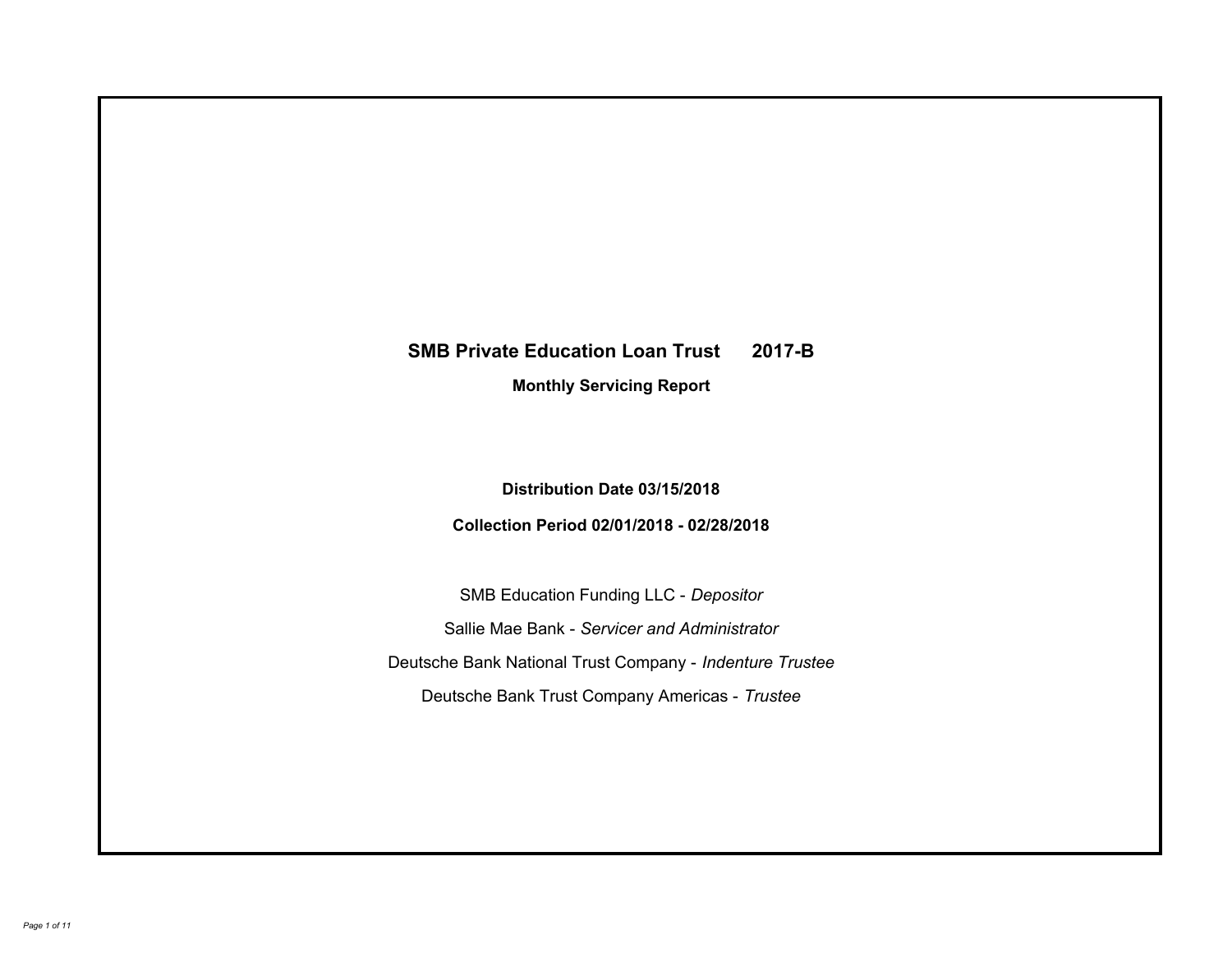| Α           | <b>Student Loan Portfolio Characteristics</b>   |                   | Settlement Date<br>11/08/2017 | 01/31/2018            | 02/28/2018            |
|-------------|-------------------------------------------------|-------------------|-------------------------------|-----------------------|-----------------------|
|             | <b>Principal Balance</b>                        |                   | \$701,477,893.40              | \$689,696,496.67      | \$683,319,317.65      |
|             | Interest to be Capitalized Balance              |                   | 46,726,543.99                 | 41,961,524.03         | 42,306,211.58         |
|             | Pool Balance                                    |                   | \$748,204,437.39              | \$731,658,020.70      | \$725,625,529.23      |
|             | Weighted Average Coupon (WAC)                   |                   |                               |                       |                       |
|             | WAC1 (Contractual Interest Rate on the Loan)    |                   | 8.97%                         | 9.27%                 | 9.26%                 |
|             | WAC2 (Average of Applicable Interest Rate)      |                   | 8.94%                         | 9.23%                 | 9.22%                 |
|             | WAC3 (Average of Actual Interest Rate)          |                   | 8.86%                         | 9.15%                 | 9.14%                 |
|             | Weighted Average Remaining Term                 |                   | 135.09                        | 133.34                | 132.84                |
|             | Number of Loans                                 |                   | 66,252                        | 64,991                | 64,395                |
|             | Number of Borrowers<br>Pool Factor              |                   | 63,554                        | 62,346<br>0.977885166 | 61,780<br>0.969822542 |
|             | Since Issued Total Constant Prepayment Rate (1) |                   |                               | 9.02%                 | 8.88%                 |
|             |                                                 |                   |                               |                       |                       |
| B           | <b>Debt Securities</b>                          | <b>Cusip/Isin</b> | 02/15/2018                    |                       | 03/15/2018            |
|             | A1                                              | 83189DAA8         | \$185,749,989.57              |                       | \$176,682,915.26      |
|             | A <sub>2</sub> A                                | 83189DAB6         | \$268,000,000.00              |                       | \$268,000,000.00      |
|             | A2B                                             | 83189DAC4         | \$132,000,000.00              |                       | \$132,000,000.00      |
|             | B                                               | 83189DAD2         | \$50,000,000.00               |                       | \$50,000,000.00       |
|             |                                                 |                   |                               |                       |                       |
| $\mathsf C$ | <b>Certificates</b>                             | Cusip/Isin        | 02/15/2018                    |                       | 03/15/2018            |
|             | Residual                                        | 83189D100         | \$100,000.00                  |                       | \$100,000.00          |
|             |                                                 |                   |                               |                       |                       |
| D           | <b>Account Balances</b>                         |                   | 02/15/2018                    |                       | 03/15/2018            |
|             | Reserve Account Balance                         |                   | \$1,891,480.00                |                       | \$1,891,480.00        |
|             |                                                 |                   |                               |                       |                       |
| E           | <b>Asset / Liability</b>                        |                   | 02/15/2018                    |                       | 03/15/2018            |
|             | Overcollateralization Percentage                |                   | 13.11%                        |                       | 13.64%                |
|             | Specified Overcollateralization Amount          |                   | \$219,497,406.21              |                       | \$217,687,658.77      |
|             | Actual Overcollateralization Amount             |                   | \$95,908,031.13               |                       | \$98,942,613.97       |

(1) For additional information, see 'Since Issued CPR Methodology' found on page 11 of this report.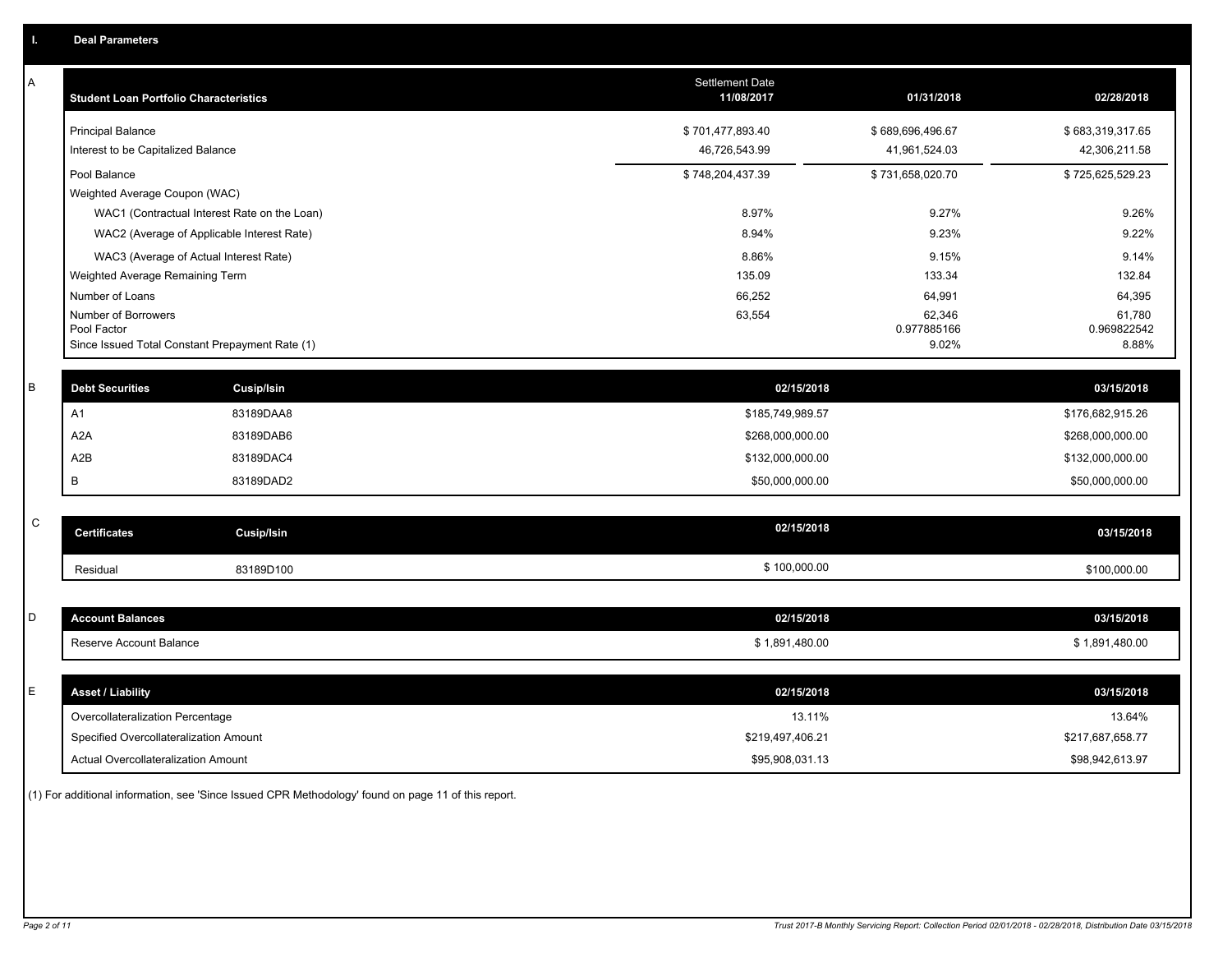### **II. 2017-B Trust Activity 02/01/2018 through 02/28/2018**

| Α  | <b>Student Loan Principal Receipts</b>                           |                 |
|----|------------------------------------------------------------------|-----------------|
|    | <b>Borrower Principal</b>                                        | 7,939,869.59    |
|    | <b>Consolidation Activity Principal</b>                          | 0.00            |
|    | Seller Principal Reimbursement                                   | 0.00            |
|    | Servicer Principal Reimbursement                                 | 0.00            |
|    | Delinquent Principal Purchases by Servicer                       | 0.00            |
|    | <b>Other Principal Deposits</b>                                  | 0.00            |
|    | <b>Total Principal Receipts</b>                                  | \$7,939,869.59  |
| B  | <b>Student Loan Interest Receipts</b>                            |                 |
|    | Borrower Interest                                                | 2,859,906.58    |
|    | <b>Consolidation Activity Interest</b>                           | 0.00            |
|    | Seller Interest Reimbursement                                    | 0.00            |
|    | Servicer Interest Reimbursement                                  | 0.00            |
|    | Delinquent Interest Purchases by Servicer                        | 0.00            |
|    | <b>Other Interest Deposits</b>                                   | 0.00            |
|    | <b>Total Interest Receipts</b>                                   | \$2,859,906.58  |
| C  | <b>Recoveries on Realized Losses</b>                             | \$33,495.78     |
| D  | <b>Investment Income</b>                                         | \$11,559.77     |
| E. | <b>Funds Borrowed from Next Collection Period</b>                | \$0.00          |
| F  | <b>Funds Repaid from Prior Collection Period</b>                 | \$0.00          |
| G  | <b>Loan Sale or Purchase Proceeds</b>                            | \$0.00          |
| н  | Initial Deposits to Distribution Account                         | \$0.00          |
|    | <b>Excess Transferred from Other Accounts</b>                    | \$0.00          |
| J  | <b>Borrower Benefit Reimbursements</b>                           | \$0.00          |
| Κ  | <b>Other Deposits</b>                                            | \$0.00          |
| L  | <b>Other Fees Collected</b>                                      | \$0.00          |
| M  | <b>AVAILABLE FUNDS</b>                                           | \$10,844,831.72 |
| N  | Non-Cash Principal Activity During Collection Period             | \$1,562,690.57  |
| O  | Aggregate Purchased Amounts by the Depositor, Servicer or Seller | \$0.00          |
| P  |                                                                  |                 |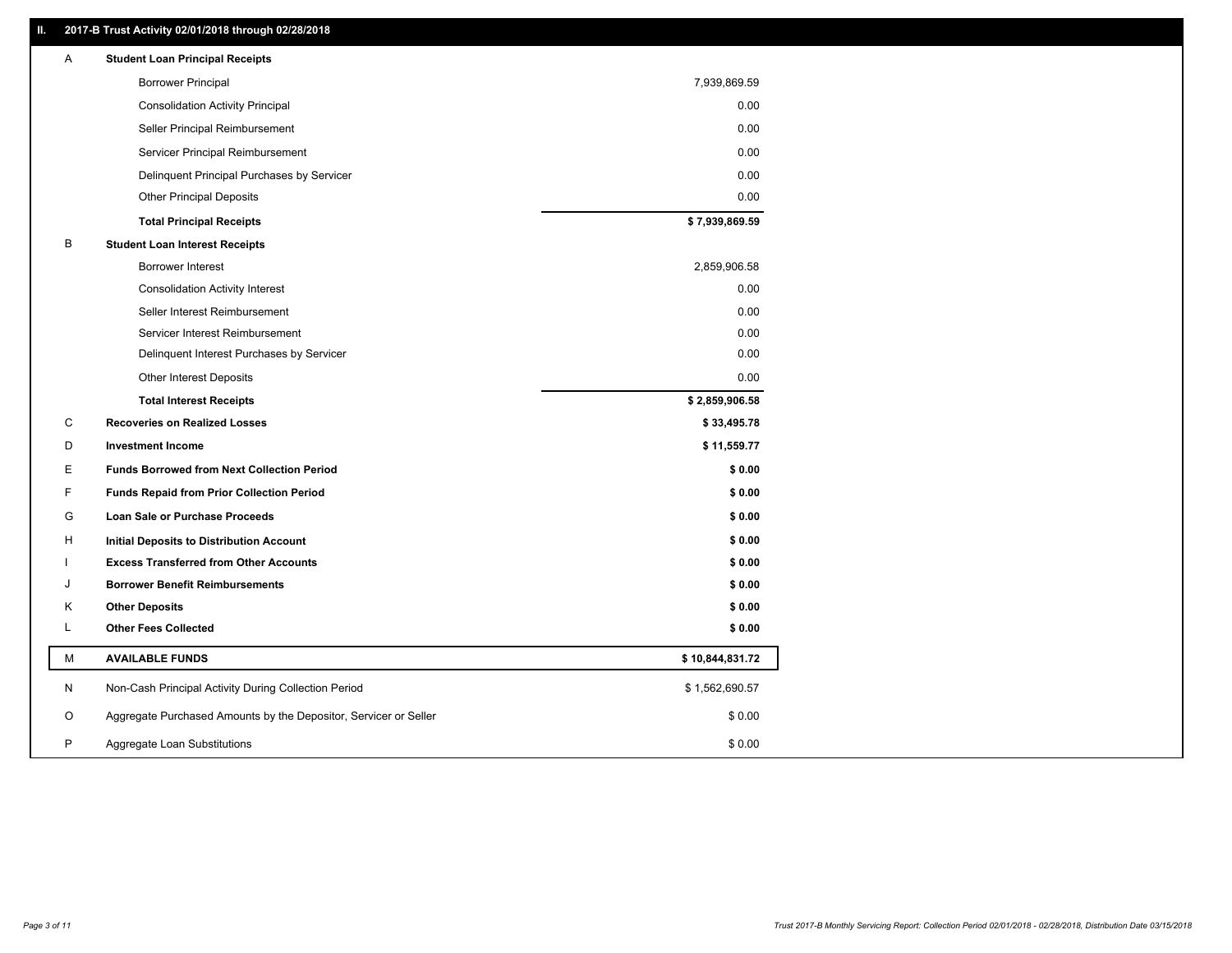|                   |                       |                          |         |                                                           | <b>Loans by Repayment Status</b> |                            |                          |         |                                                                  |                |                            |
|-------------------|-----------------------|--------------------------|---------|-----------------------------------------------------------|----------------------------------|----------------------------|--------------------------|---------|------------------------------------------------------------------|----------------|----------------------------|
|                   |                       |                          |         | 02/28/2018                                                |                                  |                            |                          |         | 01/31/2018                                                       |                |                            |
|                   |                       | <b>Wtd Avg</b><br>Coupon | # Loans | Principal and<br><b>Interest Accrued</b><br>to Capitalize | % of Principal                   | % of Loans in<br>Repay (1) | <b>Wtd Avg</b><br>Coupon | # Loans | <b>Principal and</b><br><b>Interest Accrued</b><br>to Capitalize | % of Principal | % of Loans in<br>Repay (1) |
| INTERIM:          | IN SCHOOL             | 9.83%                    | 13,074  | \$155,245,944.24                                          | 21.395%                          | $-$ %                      | 9.85%                    | 13,686  | \$161,235,514.31                                                 | 22.037%        | $-$ %                      |
|                   | GRACE                 | 9.76%                    | 3,036   | \$33,238,647.32                                           | 4.581%                           | $-$ %                      | 9.63%                    | 3,040   | \$32,749,888.27                                                  | 4.476%         | $-$ %                      |
|                   | <b>DEFERMENT</b>      | 9.90%                    | 2,190   | \$23,567,812.08                                           | 3.248%                           | $-$ %                      | 9.91%                    | 2,020   | \$21,587,602.54                                                  | 2.951%         | $-$ %                      |
| <b>REPAYMENT:</b> | <b>CURRENT</b>        | 8.81%                    | 43,651  | \$482,260,584.67                                          | 66.461%                          | 93.903%                    | 8.81%                    | 43,620  | \$482,126,289.48                                                 | 65.895%        | 93.420%                    |
|                   | 31-60 DAYS DELINQUENT | 10.15%                   | 687     | \$7,871,493.09                                            | 1.085%                           | 1.533%                     | 10.35%                   | 796     | \$9,359,232.09                                                   | 1.279%         | 1.814%                     |
|                   | 61-90 DAYS DELINQUENT | 10.44%                   | 309     | \$3,651,212.67                                            | 0.503%                           | 0.711%                     | 10.19%                   | 183     | \$2,368,764.95                                                   | 0.324%         | 0.459%                     |
|                   | > 90 DAYS DELINQUENT  | 10.26%                   | 72      | \$950,475.34                                              | 0.131%                           | 0.185%                     | 10.36%                   | 65      | \$704,913.05                                                     | 0.096%         | 0.137%                     |
|                   | FORBEARANCE           | 9.16%                    | 1,376   | \$18,839,359.82                                           | 2.596%                           | 3.668%                     | 9.26%                    | 1,581   | \$21,525,816.01                                                  | 2.942%         | 4.171%                     |
| <b>TOTAL</b>      |                       |                          | 64,395  | \$725,625,529.23                                          | 100.00%                          | 100.00%                    |                          | 64,991  | \$731,658,020.70                                                 | 100.00%        | 100.00%                    |

Percentages may not total 100% due to rounding \*

1 Loans classified in "Repayment" include any loan for which interim interest only, \$25 fixed payments or full principal and interest payments are due.

|                         |                                                                                                                            |                          |         |                                                                  | <b>Loans by Borrower Status</b> |                                |                          |         |                                                           |                |                                |
|-------------------------|----------------------------------------------------------------------------------------------------------------------------|--------------------------|---------|------------------------------------------------------------------|---------------------------------|--------------------------------|--------------------------|---------|-----------------------------------------------------------|----------------|--------------------------------|
|                         |                                                                                                                            |                          |         | 02/28/2018                                                       |                                 |                                |                          |         | 01/31/2018                                                |                |                                |
|                         |                                                                                                                            | <b>Wtd Avg</b><br>Coupon | # Loans | <b>Principal and</b><br><b>Interest Accrued</b><br>to Capitalize | % of Principal                  | % of Loans in<br>P&I Repay (2) | <b>Wtd Avg</b><br>Coupon | # Loans | Principal and<br><b>Interest Accrued</b><br>to Capitalize | % of Principal | % of Loans in<br>P&I Repay (2) |
| INTERIM:                | IN SCHOOL                                                                                                                  | 9.28%                    | 26,131  | \$323,648,858.93                                                 | 44.603%                         | $-$ %                          | 9.29%                    | 27,284  | \$336,120,667.33                                          | 45.940%        | $-$ %                          |
|                         | <b>GRACE</b>                                                                                                               | 9.27%                    | 5,782   | \$68,777,980.70                                                  | 9.478%                          | $-$ %                          | 9.16%                    | 5,819   | \$68,098,088.21                                           | 9.307%         | $-$ %                          |
|                         | <b>DEFERMENT</b>                                                                                                           | 9.49%                    | 3,860   | \$41,587,083.36                                                  | 5.731%                          | $-$ %                          | 9.49%                    | 3,556   | \$38,316,797.22                                           | 5.237%         | $-$ %                          |
| P&I REPAYMENT:          | <b>CURRENT</b>                                                                                                             | 8.83%                    | 26,296  | \$261,459,393.97                                                 | 36.032%                         | 89.660%                        | 8.85%                    | 25,832  | \$256,582,007.84                                          | 35.069%        | 88.745%                        |
|                         | 31-60 DAYS DELINQUENT                                                                                                      | 10.20%                   | 598     | \$7,049,002.54                                                   | 0.971%                          | 2.417%                         | 10.40%                   | 699     | \$8,229,945.94                                            | 1.125%         | 2.847%                         |
|                         | 61-90 DAYS DELINQUENT                                                                                                      | 10.48%                   | 283     | \$3,318,689.82                                                   | 0.457%                          | 1.138%                         | 10.22%                   | 159     | \$2,134,790.79                                            | 0.292%         | 0.738%                         |
|                         | > 90 DAYS DELINQUENT                                                                                                       | 10.27%                   | 68      | \$932,757.18                                                     | 0.129%                          | 0.320%                         | 10.39%                   | 61      | \$649,907.36                                              | 0.089%         | 0.225%                         |
|                         | FORBEARANCE                                                                                                                | 9.16%                    | 1,377   | \$18,851,762.73                                                  | 2.598%                          | 6.465%                         | 9.26%                    | 1,581   | \$21,525,816.01                                           | 2.942%         | 7.445%                         |
| <b>TOTAL</b><br>$\star$ | Percentages may not total 100% due to rounding                                                                             |                          | 64,395  | \$725,625,529.23                                                 | 100.00%                         | 100.00%                        |                          | 64,991  | \$731,658,020.70                                          | 100.00%        | 100.00%                        |
| $\overline{2}$          | Loans classified in "P&I Repayment" includes only those loans for which scheduled principal and interest payments are due. |                          |         |                                                                  |                                 |                                |                          |         |                                                           |                |                                |

WAC reflects WAC3 To conform with company standard reporting these sections now include Princial and Interest Accrued to Capitalize.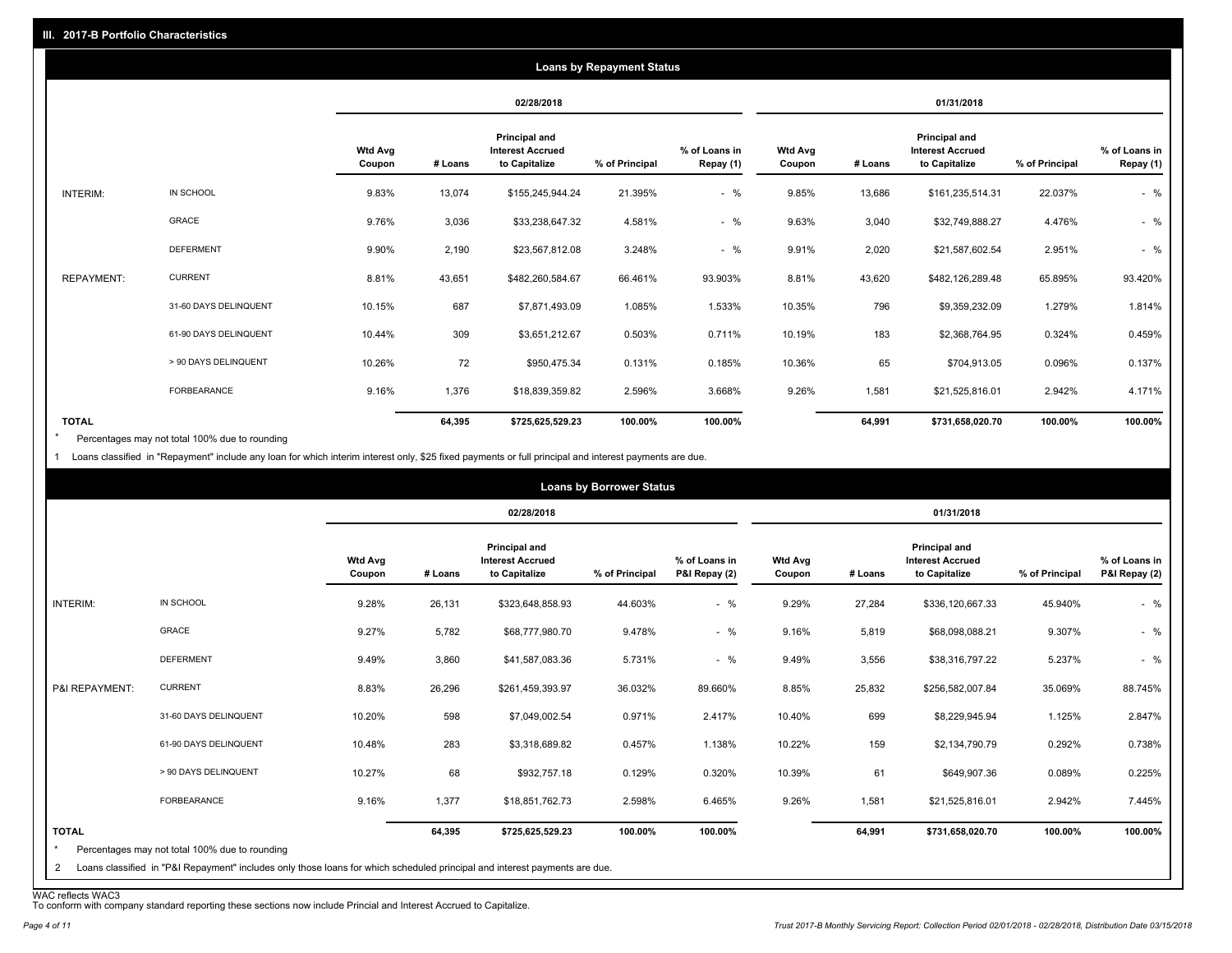|                                                                                                  | 2/28/2018        | 1/31/2018        |
|--------------------------------------------------------------------------------------------------|------------------|------------------|
| Pool Balance                                                                                     | \$725,625,529.23 | \$731,658,020.70 |
| Total # Loans                                                                                    | 64,395           | 64,991           |
| Total # Borrowers                                                                                | 61,780           | 62,346           |
| Weighted Average Coupon                                                                          | 9.22%            | 9.23%            |
| Weighted Average Remaining Term                                                                  | 132.84           | 133.34           |
| Percent of Pool - Cosigned                                                                       | 91.9%            | 91.9%            |
| Percent of Pool - Non Cosigned                                                                   | 8.1%             | 8.1%             |
| Borrower Interest Accrued for Period                                                             | \$4,780,360.81   | \$5,354,260.87   |
| Outstanding Borrower Interest Accrued                                                            | \$45,271,681.23  | \$45,139,087.37  |
| Gross Principal Realized Loss - Periodic *                                                       | \$196,979.46     | \$368,630.20     |
| Gross Principal Realized Loss - Cumulative *                                                     | \$849,043.27     | \$652,063.81     |
| Recoveries on Realized Losses - Periodic                                                         | \$33,495.78      | \$17,632.94      |
| Recoveries on Realized Losses - Cumulative                                                       | \$51,128.72      | \$17,632.94      |
| Net Losses - Periodic                                                                            | \$163,483.68     | \$350,997.26     |
| Net Losses - Cumulative                                                                          | \$797,914.55     | \$634,430.87     |
| Non-Cash Principal Activity - Capitalized Interest                                               | \$1,759,630.11   | \$962,887.57     |
| Since Issued Total Constant Prepayment Rate (CPR) (1)                                            | 8.88%            | 9.02%            |
| <b>Loan Substitutions</b>                                                                        | \$0.00           | \$0.00           |
| <b>Cumulative Loan Substitutions</b>                                                             | \$0.00           | \$0.00           |
| <b>Unpaid Servicing Fees</b>                                                                     | \$0.00           | \$0.00           |
| <b>Unpaid Administration Fees</b>                                                                | \$0.00           | \$0.00           |
| <b>Unpaid Carryover Servicing Fees</b>                                                           | \$0.00           | \$0.00           |
| Note Interest Shortfall                                                                          | \$0.00           | \$0.00           |
| Loans in Modification                                                                            | \$3,484,332.67   | \$2,532,694.73   |
| % of Loans in Modification as a % of Loans in Repayment (P&I)                                    | 1.28%            | 0.95%            |
|                                                                                                  |                  |                  |
| % Annualized Gross Principal Realized Loss - Periodic as a %<br>of Loans in Repayment (P&I) * 12 | 0.87%            | 1.65%            |
| % Gross Principal Realized Loss - Cumulative as a % of<br>Original Pool Balance                  | 0.11%            | 0.09%            |
|                                                                                                  |                  |                  |

\* In accordance with the Servicer's current policies and procedures, after September 1, 2017 loans subject to bankruptcy claims generally will not be reported as a charged-off unless and until they are delinquent for 120 d

(1) For additional information, see 'Since Issued CPR Methodology' found on page 11 of this report.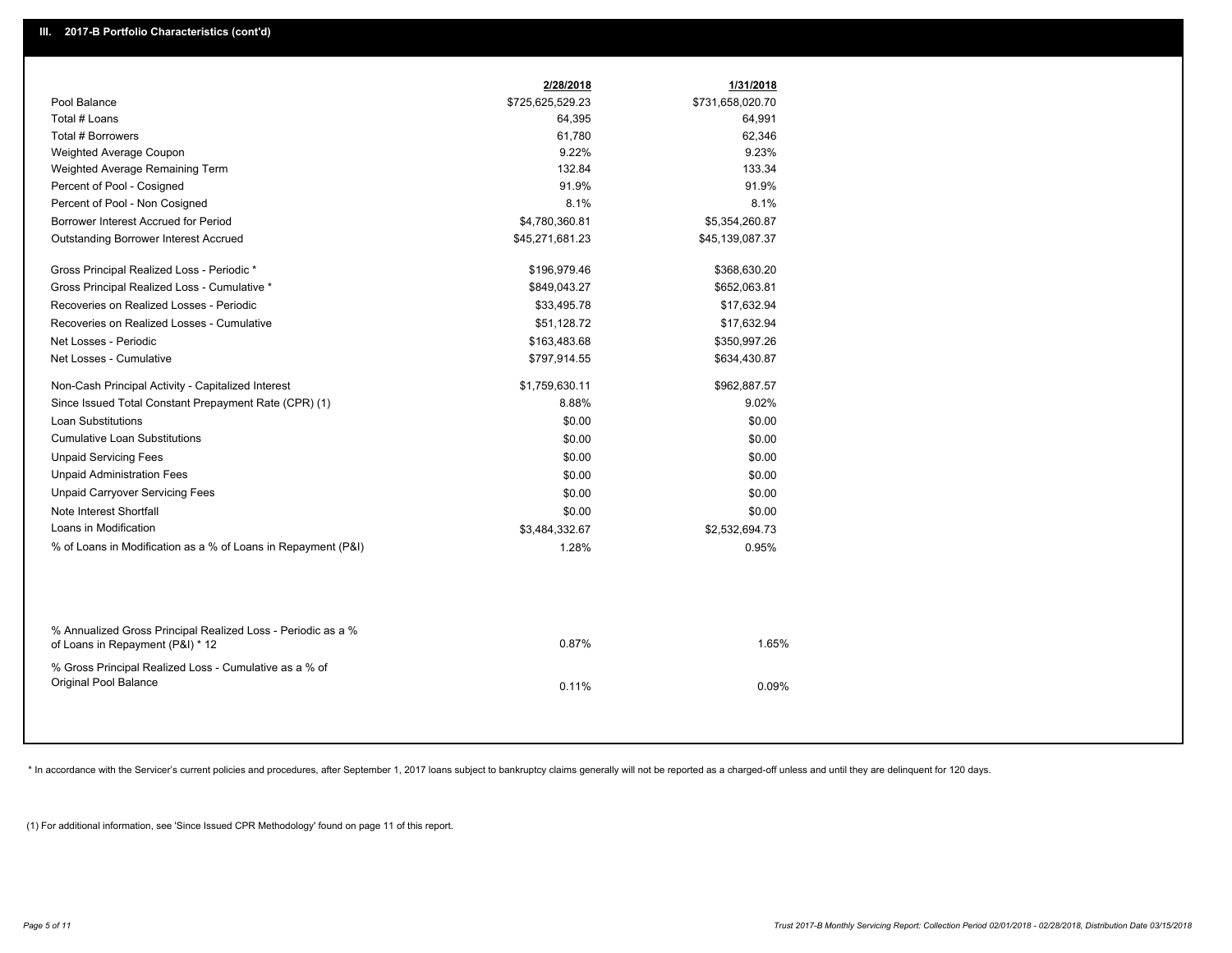#### **Loan Program**  A

|                                    | Weighted<br><b>Average Coupon</b> | # LOANS | <b>\$ AMOUNT</b> | $%$ *    |
|------------------------------------|-----------------------------------|---------|------------------|----------|
| - Smart Option Interest-Only Loans | 7.96%                             | 15.480  | \$149,249,646.27 | 20.568%  |
| - Smart Option Fixed Pay Loans     | 9.18%                             | 16,147  | \$222,552,460.99 | 30.670%  |
| - Smart Option Deferred Loans      | 9.62%                             | 32,768  | \$353,823,421.97 | 48.761%  |
| - Other Loan Programs              | $0.00\%$                          | 0       | \$0.00           | 0.000%   |
| Total                              | 9.14%                             | 64,395  | \$725,625,529.23 | 100.000% |

\* Percentages may not total 100% due to rounding

B

C

**Index Type**

|                       | Weighted<br><b>Average Coupon</b> | # LOANS     | <b>\$ AMOUNT</b> | $%$ *     |
|-----------------------|-----------------------------------|-------------|------------------|-----------|
| - Fixed Rate Loans    | 9.50%                             | 12.247      | \$147,785,065.18 | 20.367%   |
| - LIBOR Indexed Loans | 9.05%                             | 52,148      | \$577,840,464.05 | 79.633%   |
| - Other Index Rates   | $0.00\%$                          | $\mathbf 0$ | \$0.00           | $0.000\%$ |
| Total                 | 9.14%                             | 64,395      | \$725,625,529.23 | 100.000%  |

\* Percentages may not total 100% due to rounding

### **Weighted Average Recent FICO**

| (2)<br>Wtd Avg Recent FICO Band                                                                                                                                                                                                                          | # LOANS | <b>\$ AMOUNT</b> | $%$ *    |
|----------------------------------------------------------------------------------------------------------------------------------------------------------------------------------------------------------------------------------------------------------|---------|------------------|----------|
| $0 - 639$                                                                                                                                                                                                                                                | 3,188   | \$29,714,075.45  | 4.095%   |
| 640 - 669                                                                                                                                                                                                                                                | 4,072   | \$41,329,776.75  | 5.696%   |
| 670 - 699                                                                                                                                                                                                                                                | 8,134   | \$88,642,322.04  | 12.216%  |
| 700 - 739                                                                                                                                                                                                                                                | 15,555  | \$175,442,238.45 | 24.178%  |
| $740 +$                                                                                                                                                                                                                                                  | 33,435  | \$390,329,447.09 | 53.792%  |
| N/A(1)                                                                                                                                                                                                                                                   | 11      | \$167,669.45     | 0.023%   |
| <b>Total</b>                                                                                                                                                                                                                                             | 64,395  | \$725,625,529.23 | 100.000% |
| * Percentages may not total 100% due to rounding<br>1 Includes trust private education loans where recent FICO is unavailable or obtaining recent FICO is prohibited by law<br>2 Recent FICO is updated in quarterly intervals; unless prohibited by law |         |                  |          |

WAC reflects WAC3

To conform with company standard reporting these sections now include Princial and Interest Accrued to Capitalize.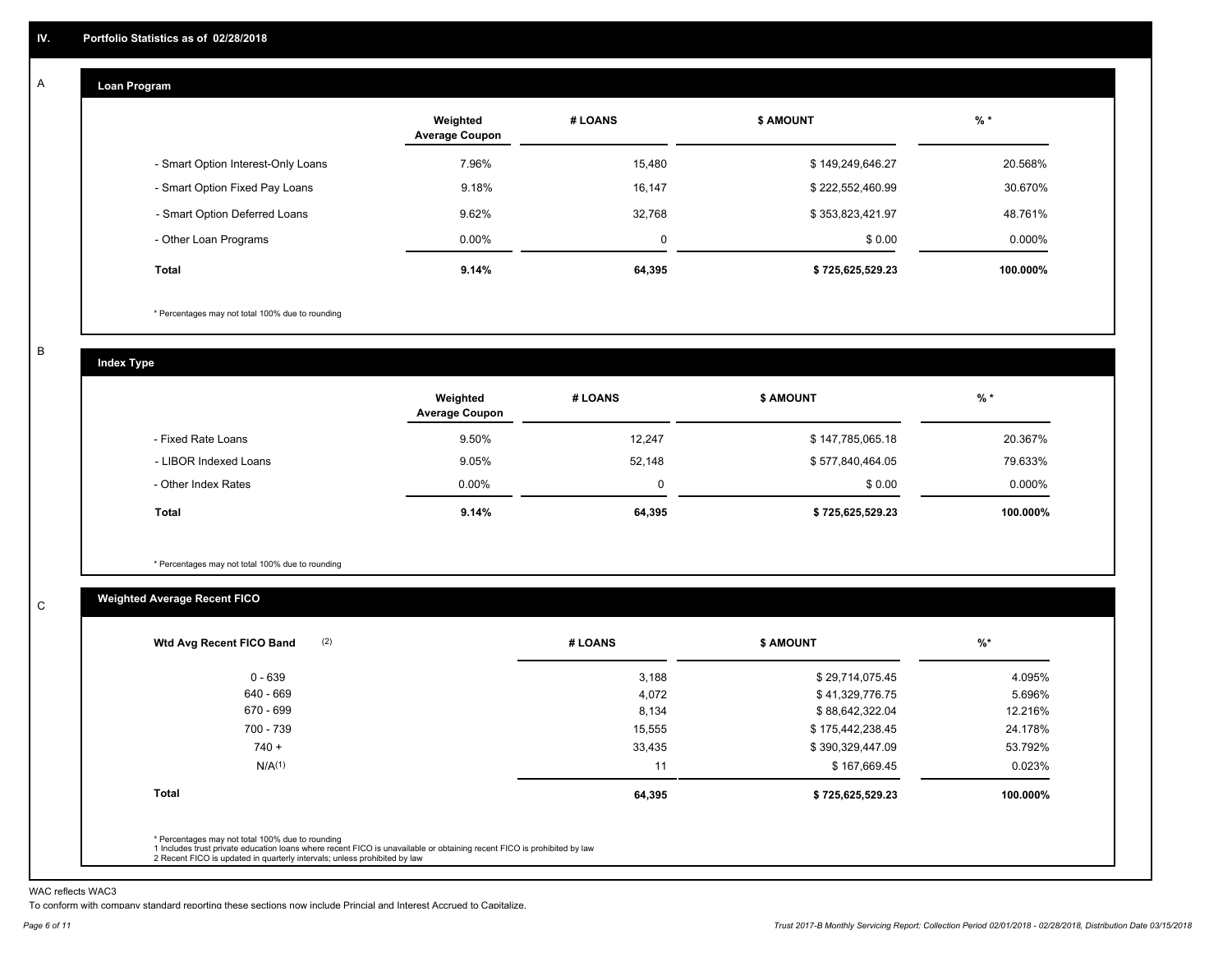| ۷. | 2017-B Reserve Account, Principal Distribution, and R-2 Certificate Calculations     |                                                                                                                                                                                                    |  |
|----|--------------------------------------------------------------------------------------|----------------------------------------------------------------------------------------------------------------------------------------------------------------------------------------------------|--|
| А. | <b>Reserve Account</b>                                                               |                                                                                                                                                                                                    |  |
|    | Specified Reserve Account Balance                                                    | \$1,891,480.00                                                                                                                                                                                     |  |
|    | <b>Actual Reserve Account Balance</b>                                                | \$1,891,480.00                                                                                                                                                                                     |  |
| В. | <b>Principal Distribution Amount</b>                                                 |                                                                                                                                                                                                    |  |
|    | Class A Notes Outstanding<br>i.                                                      | \$585,749,989.57                                                                                                                                                                                   |  |
|    | Pool Balance<br>ii.                                                                  | \$725,625,529.23                                                                                                                                                                                   |  |
|    | First Priority Principal Distribution Amount (i - ii)<br>iii.                        | \$0.00                                                                                                                                                                                             |  |
|    | Class A and B Notes Outstanding<br>iv.                                               | \$635,749,989.57                                                                                                                                                                                   |  |
|    | First Priority Principal Distribution Amount<br>v.                                   | \$0.00                                                                                                                                                                                             |  |
|    | Pool Balance<br>vi.                                                                  | \$725,625,529.23                                                                                                                                                                                   |  |
|    | Specified Overcollateralization Amount<br>vii.                                       | \$217,687,658.77                                                                                                                                                                                   |  |
|    | Regular Principal Distribution Amount (if (iv > 0, (iv - v) - (vi - vii))<br>viii.   | \$127,812,119.11                                                                                                                                                                                   |  |
|    | Pool Balance<br>ix.                                                                  | \$725,625,529.23                                                                                                                                                                                   |  |
|    | 10% of Initial Pool Balance<br>Х.                                                    | \$74,820,443.74                                                                                                                                                                                    |  |
|    | First Priority Principal Distribution Amount<br>xi.                                  | \$0.00                                                                                                                                                                                             |  |
|    | Regular Principal Distribution Amount<br>xii.                                        | \$127,812,119.11                                                                                                                                                                                   |  |
|    | Available Funds (after payment of waterfall items A through I)<br>xiii.              | \$0.00                                                                                                                                                                                             |  |
|    | xiv. Additional Principal Distribution Amount (if(vi <= x,min(xiii, vi - xi - xii))) | \$0.00                                                                                                                                                                                             |  |
| C. | R-2 Certificate                                                                      |                                                                                                                                                                                                    |  |
|    | <b>Previous Notional Balance</b>                                                     | \$45,942,940.00                                                                                                                                                                                    |  |
|    | Shortfall of Principal                                                               | \$0.00                                                                                                                                                                                             |  |
|    | Shortfall of Interest                                                                | \$0.00                                                                                                                                                                                             |  |
|    | <b>Current Notional Balance</b>                                                      | \$45,942,940.00                                                                                                                                                                                    |  |
|    | Excess Distribution Allocated (1)                                                    | \$0.00                                                                                                                                                                                             |  |
| D. | R-3 Certificate                                                                      |                                                                                                                                                                                                    |  |
|    | <b>Previous Notional Balance</b>                                                     | \$37,177,532.19                                                                                                                                                                                    |  |
|    | Remaining Principal Collections (2)                                                  | \$0.00                                                                                                                                                                                             |  |
|    | <b>Current Notional Balance</b>                                                      | \$36,980,552.73                                                                                                                                                                                    |  |
|    | amount will be zero                                                                  | 1. Until the notional amount of the R-2 Certificate is reduced to zero and if there is excess cash through the distribution available it will be distributed to the R-2 Certificate, otherwise the |  |

2. Payments will be made after the principal balance of each class of notes has been reduced to zero and the pool balance is less than or equal to the principal balance of the R-3 Certificate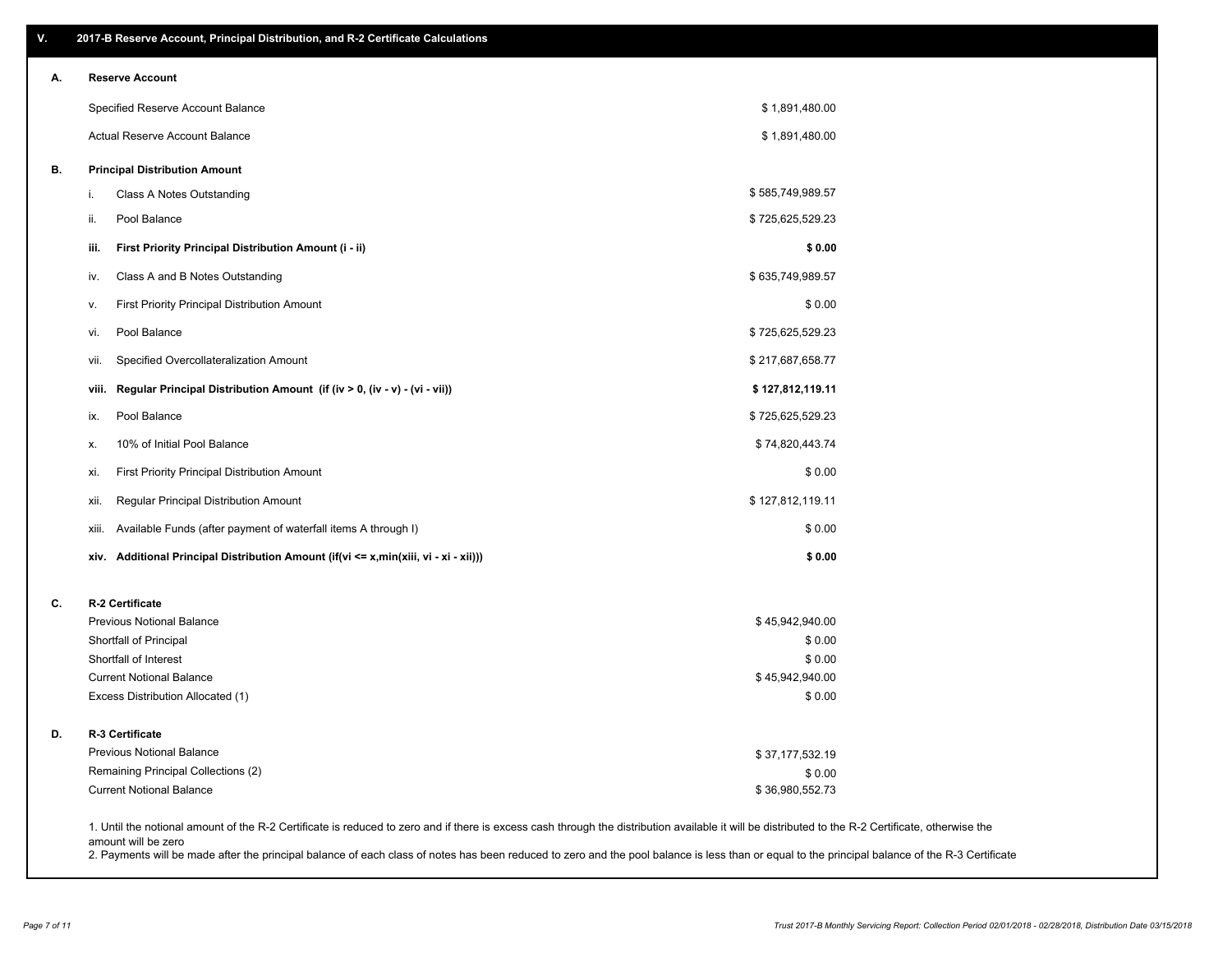|    |                                                         | Paid           | <b>Funds Balance</b> |
|----|---------------------------------------------------------|----------------|----------------------|
|    | <b>Total Available Funds</b>                            |                | \$10,844,831.72      |
| A  | <b>Trustee Fees</b>                                     | \$25,625.00    | \$10,819,206.72      |
| В  | <b>Servicing Fees</b>                                   | \$459,825.61   | \$10,359,381.11      |
| C  | i. Administration Fees                                  | \$8,333.00     | \$10,351,048.11      |
|    | ii. Unreimbursed Administrator Advances plus any Unpaid | \$0.00         | \$10,351,048.11      |
| D  | Class A Noteholders Interest Distribution Amount        | \$1,138,140.47 | \$9,212,907.64       |
| Е  | First Priority Principal Payment                        | \$0.00         | \$9,212,907.64       |
| F. | Class B Noteholders Interest Distribution Amount        | \$145,833.33   | \$9,067,074.31       |
| G  | <b>Reinstatement Reserve Account</b>                    | \$0.00         | \$9,067,074.31       |
| H  | Regular Principal Distribution                          | \$9,067,074.31 | \$0.00               |
|    | <b>Carryover Servicing Fees</b>                         | \$0.00         | \$0.00               |
| J  | Additional Principal Distribution Amount                | \$0.00         | \$0.00               |
| Κ  | Unpaid Expenses of Trustee                              | \$0.00         | \$0.00               |
| L  | Unpaid Expenses of Administrator                        | \$0.00         | \$0.00               |
| M  | i. Remaining Funds to the R-1 Certificateholder(s)      | \$0.00         | \$0.00               |
|    | ii. Remaining Funds to the R-2 Certificateholder(s)     | \$0.00         | \$0.00               |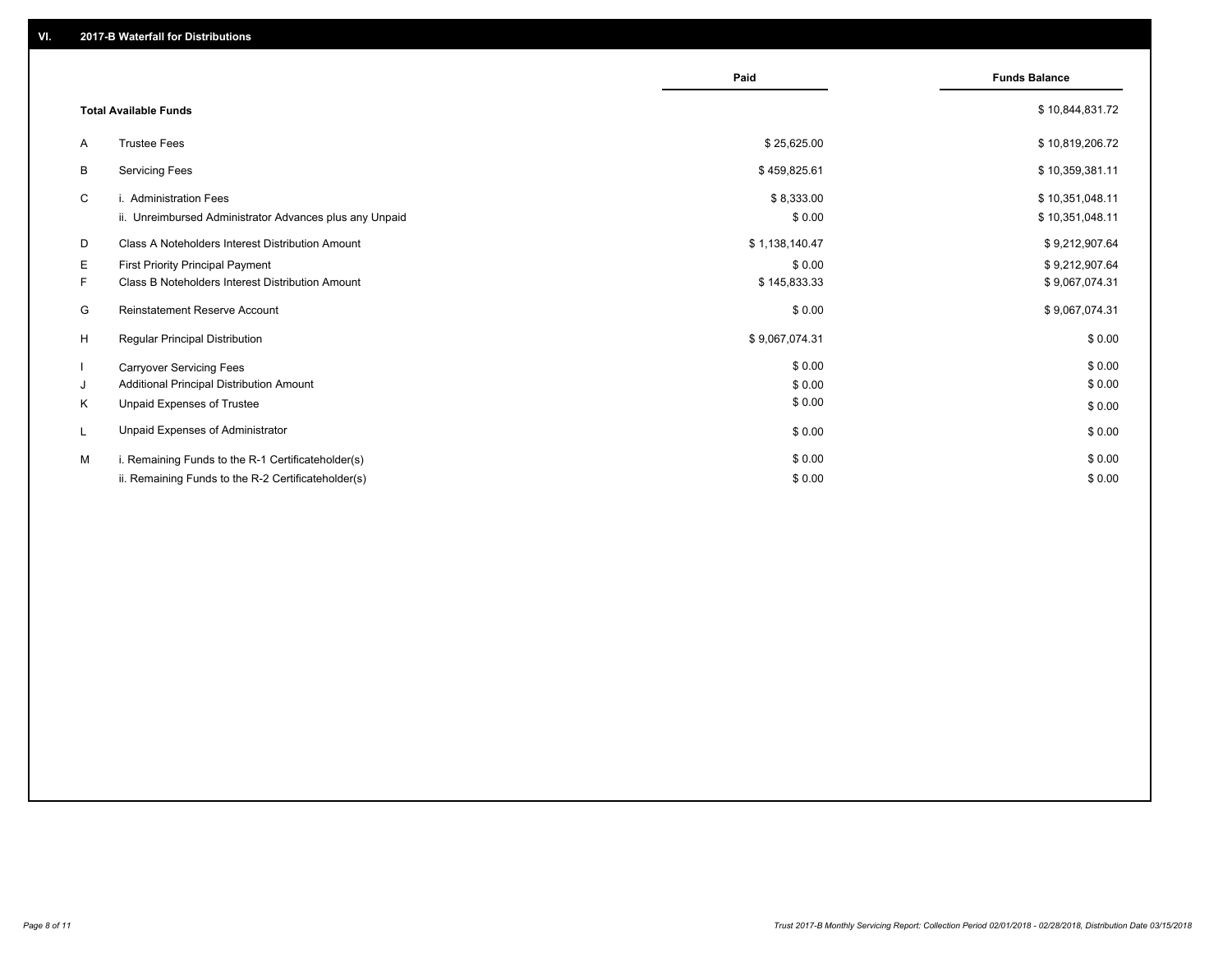| <b>Distribution Amounts</b>                                |                         |                         |                         |
|------------------------------------------------------------|-------------------------|-------------------------|-------------------------|
|                                                            | A <sub>1</sub>          | A <sub>2</sub> A        | A2B                     |
| Cusip/Isin                                                 | 83189DAA8               | 83189DAB6               | 83189DAC4               |
| <b>Beginning Balance</b>                                   | \$185,749,989.57        | \$268,000,000.00        | \$132,000,000.00        |
| Index                                                      | <b>LIBOR</b>            | <b>FIXED</b>            | <b>LIBOR</b>            |
| Spread/Fixed Rate                                          | 0.27%                   | 2.82%                   | 0.75%                   |
| Record Date (Days Prior to Distribution)                   | 1 NEW YORK BUSINESS DAY | 1 NEW YORK BUSINESS DAY | 1 NEW YORK BUSINESS DAY |
| <b>Accrual Period Begin</b>                                | 2/15/2018               | 2/15/2018               | 2/15/2018               |
| <b>Accrual Period End</b>                                  | 3/15/2018               | 3/15/2018               | 3/15/2018               |
| Daycount Fraction                                          | 0.07777778              | 0.08333333              | 0.07777778              |
| Interest Rate*                                             | 1.85750%                | 2.82000%                | 2.33750%                |
| <b>Accrued Interest Factor</b>                             | 0.001444722             | 0.002350000             | 0.001818056             |
| <b>Current Interest Due</b>                                | \$268,357.14            | \$629,800.00            | \$239,983.33            |
| Interest Shortfall from Prior Period Plus Accrued Interest | $\mathsf{\$}$ -         | $\mathcal{S}$ -         | $\mathsf{\$}$ -         |
| <b>Total Interest Due</b>                                  | \$268,357.14            | \$629,800.00            | \$239,983.33            |
| <b>Interest Paid</b>                                       | \$268,357.14            | \$629,800.00            | \$239,983.33            |
| <b>Interest Shortfall</b>                                  | $\mathsf{\$}$ -         | $\mathsf{\$}$ -         | $\mathsf{\$}$ -         |
| <b>Principal Paid</b>                                      | \$9,067,074.31          | $\mathsf{\$}$ -         | $\mathsf{\$}$ -         |
| <b>Ending Principal Balance</b>                            | \$176,682,915.26        | \$268,000,000.00        | \$132,000,000.00        |
| Paydown Factor                                             | 0.040119798             | 0.000000000             | 0.000000000             |
| <b>Ending Balance Factor</b>                               | 0.781782811             | 1.000000000             | 1.000000000             |

\* Pay rates for Current Distribution. For the interest rates applicable to the next distribution date, please see https://www.salliemae.com/about/investors/data/SMBabrate.txt.

**VII. 2017-B Distributions**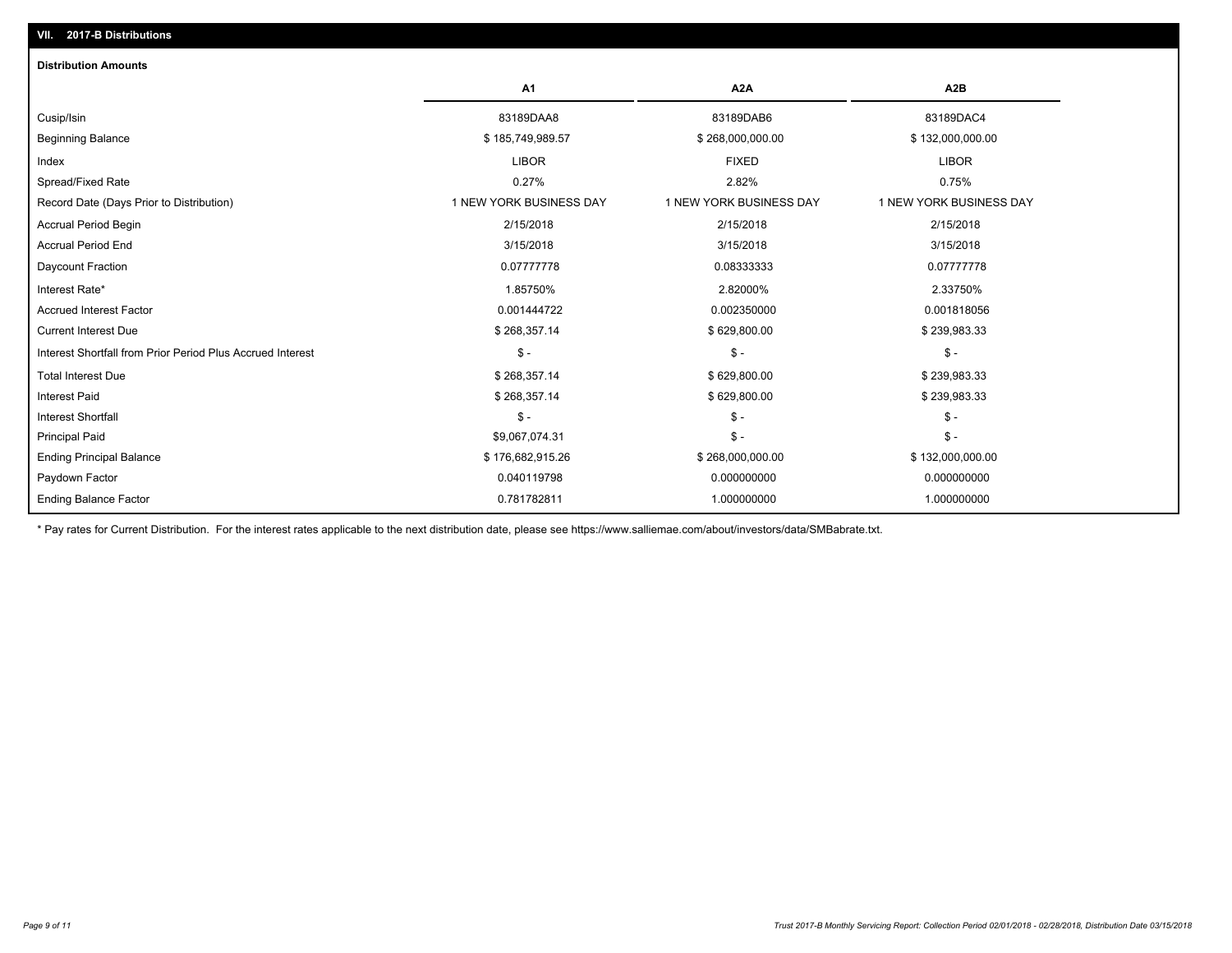| VII. 2017-B Distributions                                  |                         |
|------------------------------------------------------------|-------------------------|
| <b>Distribution Amounts</b>                                |                         |
|                                                            | в                       |
| Cusip/Isin                                                 | 83189DAD2               |
| <b>Beginning Balance</b>                                   | \$50,000,000.00         |
| Index                                                      | <b>FIXED</b>            |
| Spread/Fixed Rate                                          | 3.50%                   |
| Record Date (Days Prior to Distribution)                   | 1 NEW YORK BUSINESS DAY |
| Accrual Period Begin                                       | 2/15/2018               |
| <b>Accrual Period End</b>                                  | 3/15/2018               |
| Daycount Fraction                                          | 0.08333333              |
| Interest Rate*                                             | 3.50000%                |
| <b>Accrued Interest Factor</b>                             | 0.002916667             |
| <b>Current Interest Due</b>                                | \$145,833.33            |
| Interest Shortfall from Prior Period Plus Accrued Interest | $\mathsf{\$}$ -         |
| <b>Total Interest Due</b>                                  | \$145,833.33            |
| <b>Interest Paid</b>                                       | \$145,833.33            |
| <b>Interest Shortfall</b>                                  | $\mathsf{\$}$ -         |
| <b>Principal Paid</b>                                      | $\mathbb{S}$ -          |
| <b>Ending Principal Balance</b>                            | \$50,000,000.00         |
| Paydown Factor                                             | 0.000000000             |
| Ending Balance Factor                                      | 1.000000000             |

\* Pay rates for Current Distribution. For the interest rates applicable to the next distribution date, please see https://www.salliemae.com/about/investors/data/SMBabrate.txt.